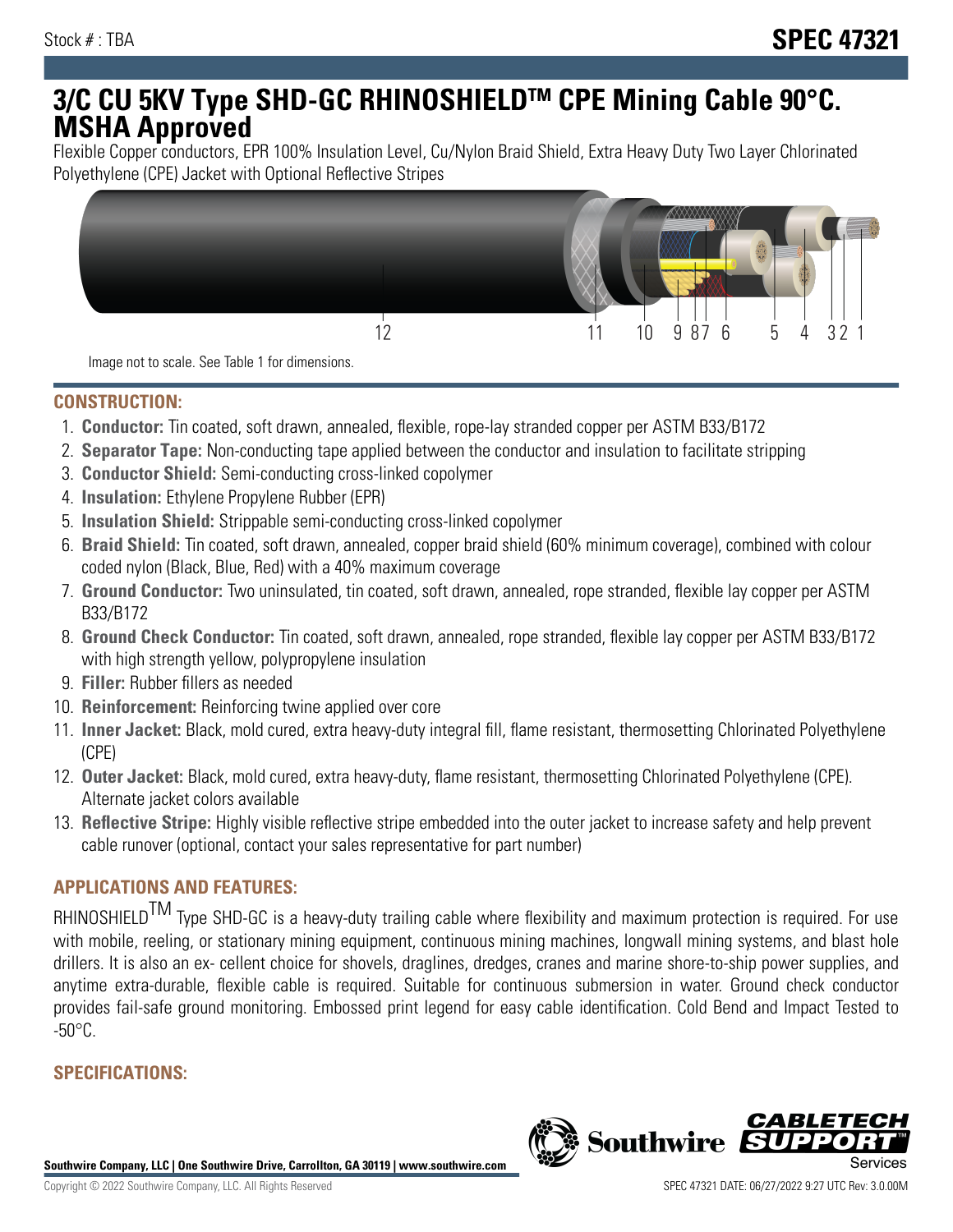- ASTM B33 Standard Specification for Tin-Coated Soft or Annealed Copper Wire
- ASTM B172 Standard Specification for Rope-Lay-Stranded Copper Conductors Having Bunch-Stranded Copper Conductors
- ICEA S-75-381 Portable and Power Feeder Cables for Use in Mines
- CSA Listed File # LL65300 FT1, FT4, FT5 CSA C22.2, No. 96 Portable Power Cables
- MSHA listed: passes MSHA flame test
- Meets or exceeds ICEA requirements as applicable for ICEA S-75-381/NEMA WC 58, ASTM B-3

## **SAMPLE PRINT LEGEND:**

SOUTHWIRE (R) RHINO<sup>TM</sup> BRAND CABLE # AWG CU 3/C EPR TYPE SHD-GC 5000V -50°C 90°C P-07-KA140005 MSHA

Southwire Company, LLC | One Southwire Drive, Carrollton, GA 30119 | www.southwire.com **Second Company, COVID Services** 



CABLE